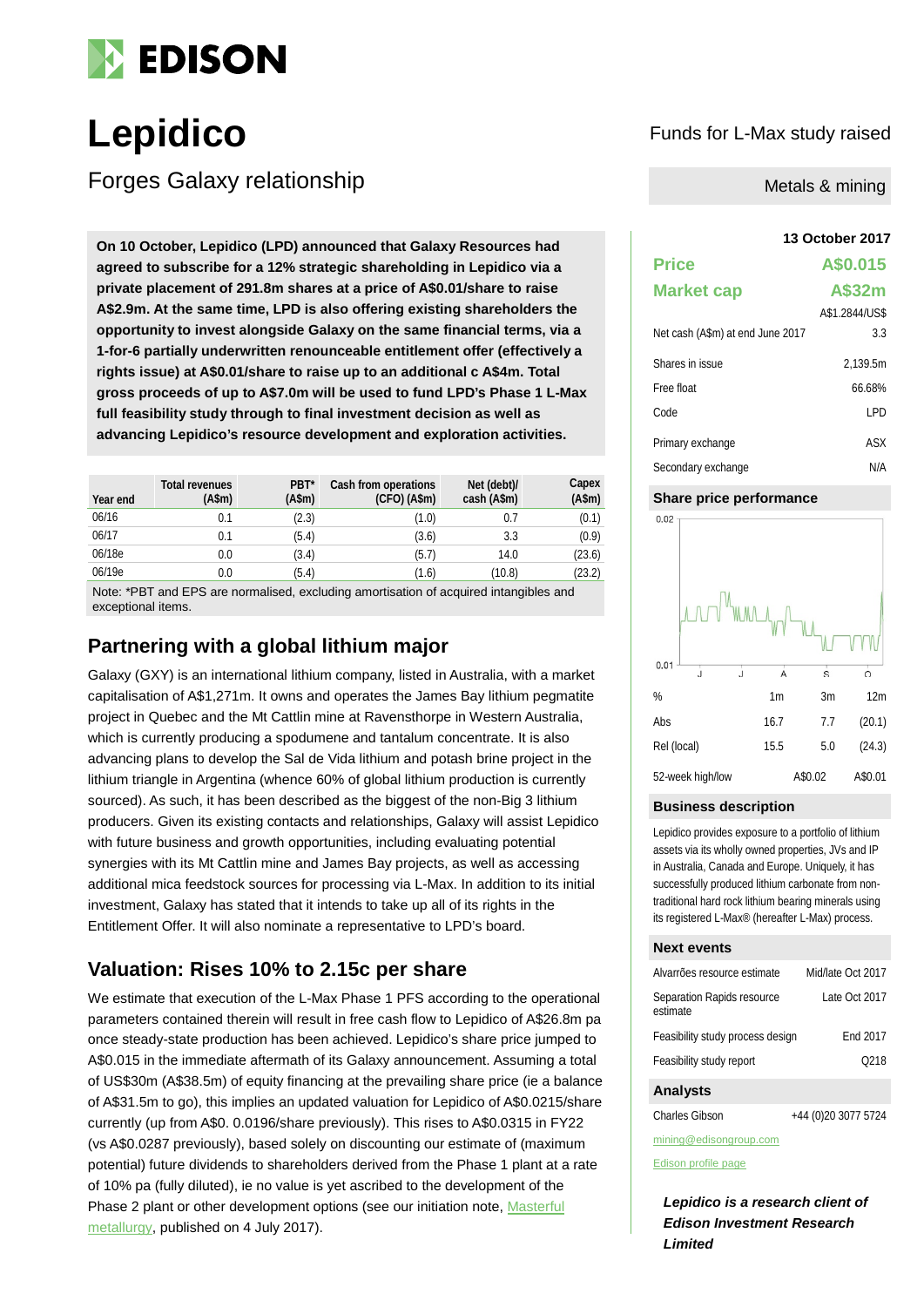

### **Exhibit 1: Financial summary**

| Accounts: IFRS, Year-end: June, A\$000s     | 2015           | 2016           | 2017             | 2018e          | 2019e            |
|---------------------------------------------|----------------|----------------|------------------|----------------|------------------|
| Profit & Loss                               |                |                |                  |                |                  |
| Total revenues                              | 9              | 116            | 127              | $\overline{0}$ | $\theta$         |
| Cost of sales                               | $\mathbf{0}$   | $\Omega$       | $\mathbf 0$      | $\mathbf 0$    | $\boldsymbol{0}$ |
| Gross profit                                | $\overline{9}$ | 116            | 127              | $\mathbf 0$    | $\pmb{0}$        |
| SG&A (expenses)                             | (455)          | (617)          | (912)            | (912)          | (912)            |
| Other income/(expense)                      | $\mathbf 0$    | 0              | 0                | 0              | 0                |
| Exceptionals and adjustments                | (16)           | (415)          | (878)            | $\mathbf{0}$   | $\mathbf{0}$     |
| Depreciation and amortisation               | (5)            | (6)            | (6)              | (1,702)        | (3,812)          |
| Reported EBIT                               | (467)          | (923)          | (1,670)          | (2,614)        | (4, 724)         |
| Finance income/(expense)                    | (18)           | (5)            | 128              | 17             | 70               |
| Other income/(expense)                      | (559)          | (448)          | (3, 815)         | (783)          | (783)            |
| Exceptionals and adjustments                | $\theta$       | (888)          | 0                | $\Omega$       |                  |
| <b>Reported PBT</b>                         | (1,044)        | (2, 263)       | (5, 357)         | (3, 381)       | (5, 437)         |
| Income tax expense (includes exceptionals)  | 0              | 0              | 0                | $\mathbf 0$    | $\Omega$         |
| Reported net income                         | (1,044)        | (2, 263)       | (5, 357)         | (3, 381)       | (5, 437)         |
| Basic average number of shares, m           | 178            | 465            | 1,802            | 3,372          | 4,708            |
| Basic EPS (A\$)                             | (0.0)          | (0.0)          | (0.0)            | (0.0)          | (0.0)            |
|                                             |                |                |                  |                |                  |
| <b>Balance sheet</b>                        |                |                |                  |                |                  |
| Property, plant and equipment               | 9              | 4              | 8                | 18,654         | 38,051           |
| Goodwill                                    | $\mathbf{0}$   | 0              | $\mathbf{0}$     | $\mathbf{0}$   | $\mathbf{0}$     |
| Intangible assets                           | $\mathbf{0}$   | 16,204         | 16,698           | 19,909         | 19,909           |
| Other non-current assets                    | 1,485          | 715            | 1,620            | 4,831          | 4,831            |
| Total non-current assets                    | 1,494          | 16,922         | 18,326           | 43,394         | 62,791           |
| Cash and equivalents                        | 53             | 650            | 3,307            | 13,986         | 13,986           |
| Inventories                                 | $\mathbf{0}$   | $\mathbf 0$    | $\mathbf 0$      | $\mathbf{0}$   | 0                |
| Trade and other receivables                 | $\overline{4}$ | 3,886          | 706              | $\mathbf{0}$   | $\mathbf{0}$     |
| Other current assets                        | $\mathbf{0}$   | $\mathbf{0}$   | $\mathbf{0}$     | $\overline{0}$ | $\mathbf{0}$     |
| Total current assets                        | 57             | 4,537          | 4,013            | 13,986         | 13,986           |
| Non-current loans and borrowings            | $\mathbf{0}$   | $\mathbf 0$    | 0                | $\mathbf 0$    | 24,835           |
| Other non-current liabilities               | $\mathbf{0}$   | $\overline{0}$ | $\mathbf{0}$     | $\overline{0}$ | $\theta$         |
| Total non-current liabilities               | $\Omega$       | $\overline{0}$ | $\Omega$         | $\overline{0}$ | 24,835           |
| Trade and other payables                    | 105            | 614            | 1,663            | 139            | 139              |
| Current loans and borrowings                | 115            | 0              | 0                | $\mathbf 0$    | 0                |
| Other current liabilities                   | 40             | 33             | 46               | 46             | 46               |
| <b>Total current liabilities</b>            | 260            | 647            | 1,709            | 185            | 185              |
| Equity attributable to company              | 1,292          | 20,812         | 20,630           | 57,195         | 51,757           |
| Non-controlling interest                    | $\Omega$       | 0              | 0                | 0              | 0                |
|                                             |                |                |                  |                |                  |
| Cash flow statement                         |                |                |                  |                |                  |
| Profit for the year                         | (1,044)        | (2, 263)       | (5, 357)         | (3, 381)       | (5, 437)         |
| <b>Taxation expenses</b>                    | $\mathbf 0$    | $\mathbf 0$    | 0                | 0              | $\Omega$         |
| Depreciation and amortisation               | 5              | 6              | 6                | 1,702          | 3,812            |
| Share based payments                        | 450            | 40             | 1,736            | $\mathbf{0}$   | $\boldsymbol{0}$ |
| Other adjustments                           | (451)          | 1,036          | (162)            | (3,211)        | $\boldsymbol{0}$ |
| Movements in working capital                | (10)           | 132            | 133              | (818)          | $\boldsymbol{0}$ |
| Interest paid / received                    | $\mathbf 0$    | $\mathbf 0$    | 0                | $\mathbf 0$    | $\pmb{0}$        |
| Income taxes paid                           | $\mathbf{0}$   | $\overline{0}$ | $\mathbf{0}$     | $\overline{0}$ | $\mathbf 0$      |
| Cash from operations (CFO)                  | (1,050)        | (1,049)        | (3,644)          | (5,708)        | (1,626)          |
| Capex                                       | (9)            | (63)           | (861)            | (23, 559)      | (23, 209)        |
| Acquisitions & disposals net                | $\mathbf 0$    | 32             | 122              | $\mathbf 0$    | 0                |
| Other investing activities                  | (563)          | (80)           | $\mathbf 0$      | $\mathbf{0}$   | $\mathbf 0$      |
| Cash used in investing activities (CFIA)    | (572)          | (111)          | (739)            | (23, 559)      | (23, 209)        |
| Net proceeds from issue of shares           | 1,505          | 1,872          | 7,040            | *39,946        |                  |
| Movements in debt                           | 100            | (115)          | 0                | 0              | 24,835           |
| Other financing activities                  | $\mathbf 0$    | 0              | $\boldsymbol{0}$ | $\mathbf 0$    |                  |
| Cash from financing activities (CFF)        | 1,605          | 1,757          | 7,040            | 39,946         | 24,835           |
| Increase/(decrease) in cash and equivalents | (18)           | 597            | 2,657            | 10,679         | 0                |
| Currency translation differences and other  | $\mathbf 0$    | 0              | 0                | 0              | $\mathbf 0$      |
| Cash and equivalents at end of period       | 53             | 650            | 3,307            | 13,986         | 13,986           |
| Net (debt) cash                             | (61)           | 650            | 3,307            | 13,986         | (10, 849)        |
| Movement in net (debt) cash over period     | (61)           | 711            | 2,657            | 10,679         | (24, 835)        |
|                                             |                |                |                  |                |                  |

Source: Company sources, Edison Investment Research. Note: \*Assumes additional A\$31.5m equity raise in FY18 to fund L-Max Phase 1 capex.